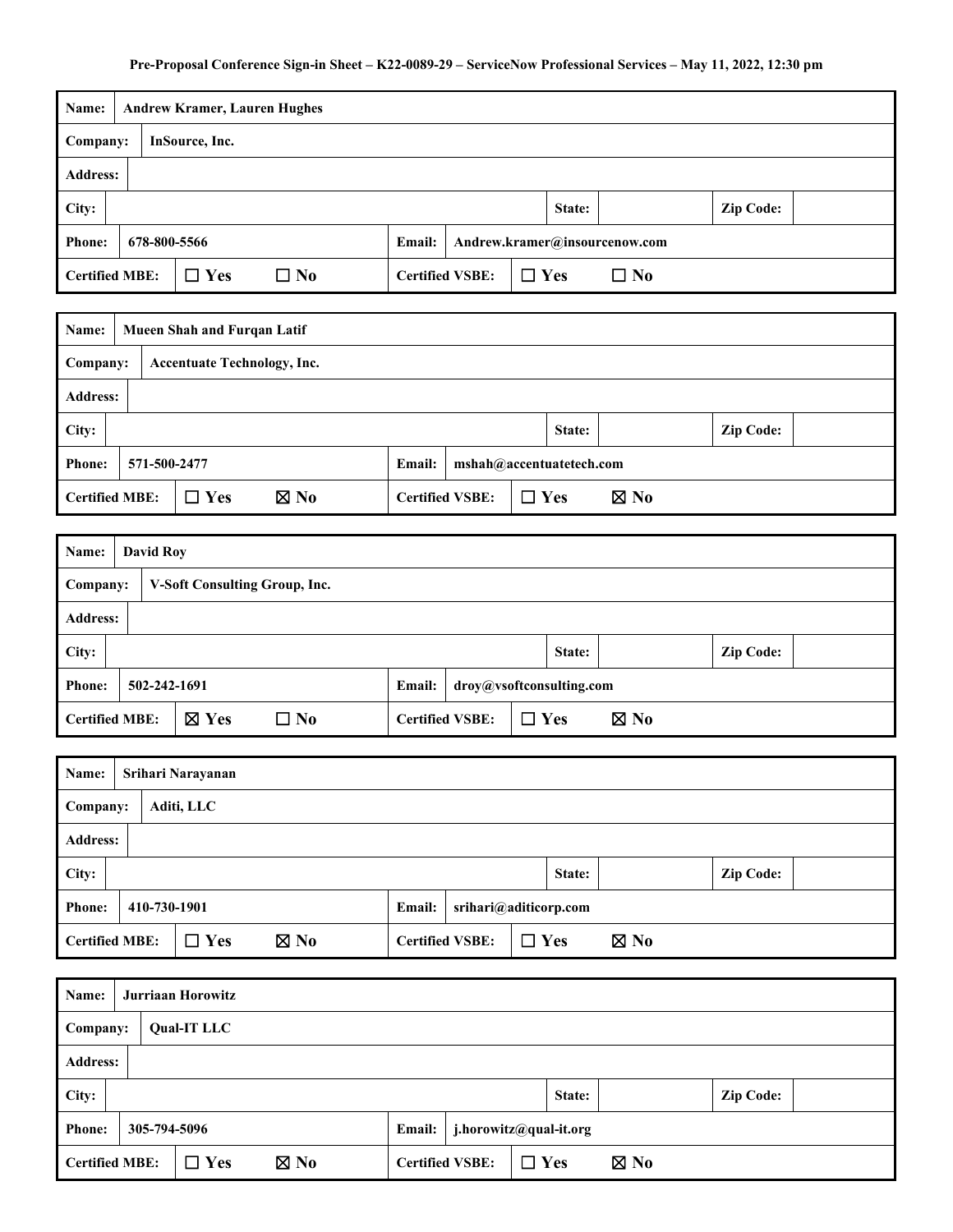| Name:                 |                                              |  | <b>Devon Pinkney</b> |                |  |                        |            |        |                |                  |
|-----------------------|----------------------------------------------|--|----------------------|----------------|--|------------------------|------------|--------|----------------|------------------|
| Company:              |                                              |  | Savli Group          |                |  |                        |            |        |                |                  |
| <b>Address:</b>       |                                              |  |                      |                |  |                        |            |        |                |                  |
| City:                 |                                              |  |                      |                |  |                        |            | State: |                | <b>Zip Code:</b> |
| <b>Phone:</b>         | 303-204-2506<br>dpinkney@savli.com<br>Email: |  |                      |                |  |                        |            |        |                |                  |
| <b>Certified MBE:</b> |                                              |  | $\Box$ Yes           | $\boxtimes$ No |  | <b>Certified VSBE:</b> | $\Box$ Yes |        | $\boxtimes$ No |                  |

| Name:           |                                                                                                                 | <b>Santosh Bungle</b> |  |  |  |  |  |  |  |  |  |
|-----------------|-----------------------------------------------------------------------------------------------------------------|-----------------------|--|--|--|--|--|--|--|--|--|
| Company:        |                                                                                                                 | <b>INRY</b>           |  |  |  |  |  |  |  |  |  |
| <b>Address:</b> |                                                                                                                 |                       |  |  |  |  |  |  |  |  |  |
| City:           | <b>Zip Code:</b><br>State:                                                                                      |                       |  |  |  |  |  |  |  |  |  |
| <b>Phone:</b>   | 614-787-1805<br>Email:<br>Santosh.bungle@inry.com                                                               |                       |  |  |  |  |  |  |  |  |  |
|                 | <b>Certified MBE:</b><br>$\Box$ Yes<br>$\boxtimes$ No<br>$\boxtimes$ No<br><b>Certified VSBE:</b><br>$\Box$ Yes |                       |  |  |  |  |  |  |  |  |  |

| Name:           |                                                                                                                 |  | <b>William Zizek</b>               |  |  |  |  |  |  |  |  |
|-----------------|-----------------------------------------------------------------------------------------------------------------|--|------------------------------------|--|--|--|--|--|--|--|--|
| Company:        |                                                                                                                 |  | <b>Fujitsu North America, Inc.</b> |  |  |  |  |  |  |  |  |
| <b>Address:</b> |                                                                                                                 |  |                                    |  |  |  |  |  |  |  |  |
| City:           | <b>Zip Code:</b><br>State:                                                                                      |  |                                    |  |  |  |  |  |  |  |  |
| <b>Phone:</b>   | 416-274-1756<br>William.zizek@fujitsu.com<br><b>Email:</b>                                                      |  |                                    |  |  |  |  |  |  |  |  |
|                 | $\boxtimes$ No<br>$\boxtimes$ No<br><b>Certified MBE:</b><br>$\Box$ Yes<br><b>Certified VSBE:</b><br>$\Box$ Yes |  |                                    |  |  |  |  |  |  |  |  |

| Name:           |                                                                                                                    | Luca Ducceschi                        |  |  |  |  |  |  |  |  |
|-----------------|--------------------------------------------------------------------------------------------------------------------|---------------------------------------|--|--|--|--|--|--|--|--|
| Company:        |                                                                                                                    | <b>Counter Threat Solutions, LLC.</b> |  |  |  |  |  |  |  |  |
| <b>Address:</b> |                                                                                                                    |                                       |  |  |  |  |  |  |  |  |
| City:           | <b>Zip Code:</b><br>State:                                                                                         |                                       |  |  |  |  |  |  |  |  |
| <b>Phone:</b>   | 703-982-2301<br><b>Email:</b><br>LD@ctstruenorth.com                                                               |                                       |  |  |  |  |  |  |  |  |
|                 | $\boxtimes$ Yes<br>$\Box$ Yes<br><b>Certified MBE:</b><br><b>Certified VSBE:</b><br>$\boxtimes$ No<br>$\square$ No |                                       |  |  |  |  |  |  |  |  |

| Name:           |                                                                                                                 | <b>Alvin Thumma</b> |  |  |  |  |  |  |  |  |  |
|-----------------|-----------------------------------------------------------------------------------------------------------------|---------------------|--|--|--|--|--|--|--|--|--|
| Company:        |                                                                                                                 | Thirdera LLC        |  |  |  |  |  |  |  |  |  |
| <b>Address:</b> |                                                                                                                 |                     |  |  |  |  |  |  |  |  |  |
| City:           | <b>Zip Code:</b><br>State:                                                                                      |                     |  |  |  |  |  |  |  |  |  |
|                 | 703-635-4228<br>athumma@thirdera.com<br>Email:<br><b>Phone:</b>                                                 |                     |  |  |  |  |  |  |  |  |  |
|                 | <b>Certified MBE:</b><br>$\boxtimes$ No<br><b>Certified VSBE:</b><br>$\boxtimes$ No<br>$\Box$ Yes<br>$\Box$ Yes |                     |  |  |  |  |  |  |  |  |  |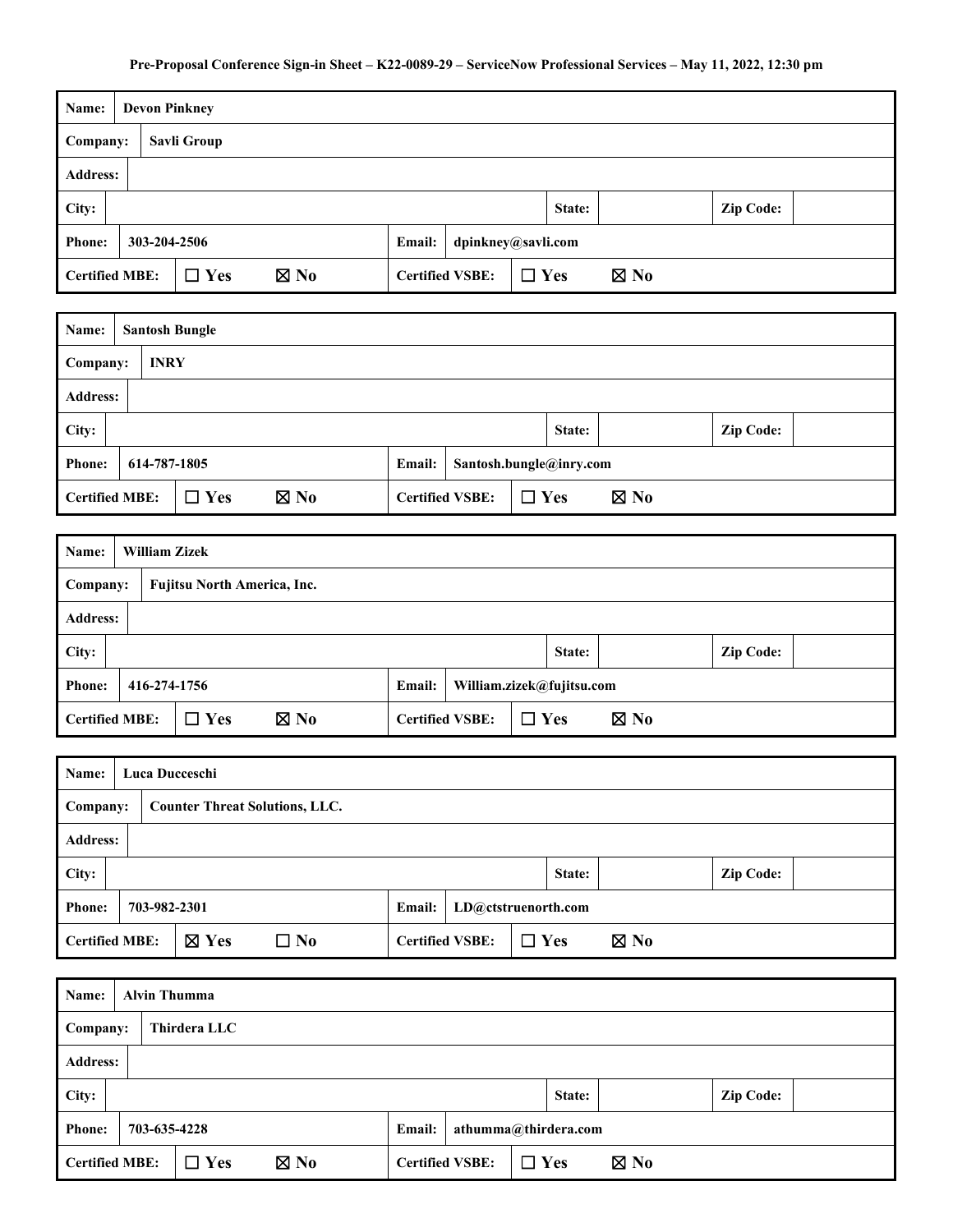| Name:                 | <b>Mary Kay Landon</b>                                     |                |  |                        |            |                |  |  |  |  |
|-----------------------|------------------------------------------------------------|----------------|--|------------------------|------------|----------------|--|--|--|--|
| Company:              | <b>GlideFast Consulting, LLC</b>                           |                |  |                        |            |                |  |  |  |  |
| <b>Address:</b>       |                                                            |                |  |                        |            |                |  |  |  |  |
| City:                 | <b>Zip Code:</b><br>State:                                 |                |  |                        |            |                |  |  |  |  |
| <b>Phone:</b>         | 413-221-0209<br>Mary.landon@glidefast.com<br><b>Email:</b> |                |  |                        |            |                |  |  |  |  |
| <b>Certified MBE:</b> | $\Box$ Yes                                                 | $\boxtimes$ No |  | <b>Certified VSBE:</b> | $\Box$ Yes | $\boxtimes$ No |  |  |  |  |

| Name:           |                                                                                                                 | <b>Hannah Will Cassidy</b> |  |  |  |  |  |  |  |  |  |
|-----------------|-----------------------------------------------------------------------------------------------------------------|----------------------------|--|--|--|--|--|--|--|--|--|
| Company:        |                                                                                                                 | Accelare, Inc.             |  |  |  |  |  |  |  |  |  |
| <b>Address:</b> |                                                                                                                 |                            |  |  |  |  |  |  |  |  |  |
| City:           | <b>Zip Code:</b><br>State:                                                                                      |                            |  |  |  |  |  |  |  |  |  |
| <b>Phone:</b>   | Hannah.will@accelare.com<br>617-312-7520<br><b>Email:</b>                                                       |                            |  |  |  |  |  |  |  |  |  |
|                 | <b>Certified MBE:</b><br><b>Certified VSBE:</b><br>$\Box$ Yes<br>$\boxtimes$ No<br>$\boxtimes$ No<br>$\Box$ Yes |                            |  |  |  |  |  |  |  |  |  |

| Name:                 |                                  | <b>Lloyd Ramirez</b> |            |              |  |                        |            |  |              |  |  |
|-----------------------|----------------------------------|----------------------|------------|--------------|--|------------------------|------------|--|--------------|--|--|
|                       | <b>DK Consulting</b><br>Company: |                      |            |              |  |                        |            |  |              |  |  |
|                       | <b>Address:</b>                  |                      |            |              |  |                        |            |  |              |  |  |
| City:                 | <b>Zip Code:</b><br>State:       |                      |            |              |  |                        |            |  |              |  |  |
| <b>Phone:</b>         | lramirez@dkconsult.net<br>Email: |                      |            |              |  |                        |            |  |              |  |  |
| <b>Certified MBE:</b> |                                  |                      | $\Box$ Yes | $\square$ No |  | <b>Certified VSBE:</b> | $\Box$ Yes |  | $\square$ No |  |  |

| Name:                 |                 | Vladimir Jadrijevic |              |                        |  |            |        |           |                  |  |  |
|-----------------------|-----------------|---------------------|--------------|------------------------|--|------------|--------|-----------|------------------|--|--|
| iTech AG<br>Company:  |                 |                     |              |                        |  |            |        |           |                  |  |  |
|                       | <b>Address:</b> |                     |              |                        |  |            |        |           |                  |  |  |
| City:                 |                 |                     |              |                        |  |            | State: |           | <b>Zip Code:</b> |  |  |
| <b>Phone:</b>         | Email:          |                     |              |                        |  |            |        |           |                  |  |  |
| <b>Certified MBE:</b> |                 | $\Box$ Yes          | $\square$ No | <b>Certified VSBE:</b> |  | $\Box$ Yes |        | $\Box$ No |                  |  |  |

| Name:                            | Neelima Goshikonda |  |            |              |                        |  |            |        |           |                  |  |
|----------------------------------|--------------------|--|------------|--------------|------------------------|--|------------|--------|-----------|------------------|--|
| Comtech Global, Inc.<br>Company: |                    |  |            |              |                        |  |            |        |           |                  |  |
|                                  | <b>Address:</b>    |  |            |              |                        |  |            |        |           |                  |  |
| City:                            |                    |  |            |              |                        |  |            | State: |           | <b>Zip Code:</b> |  |
| <b>Phone:</b>                    | Email:             |  |            |              |                        |  |            |        |           |                  |  |
| <b>Certified MBE:</b>            |                    |  | $\Box$ Yes | $\square$ No | <b>Certified VSBE:</b> |  | $\Box$ Yes |        | $\Box$ No |                  |  |